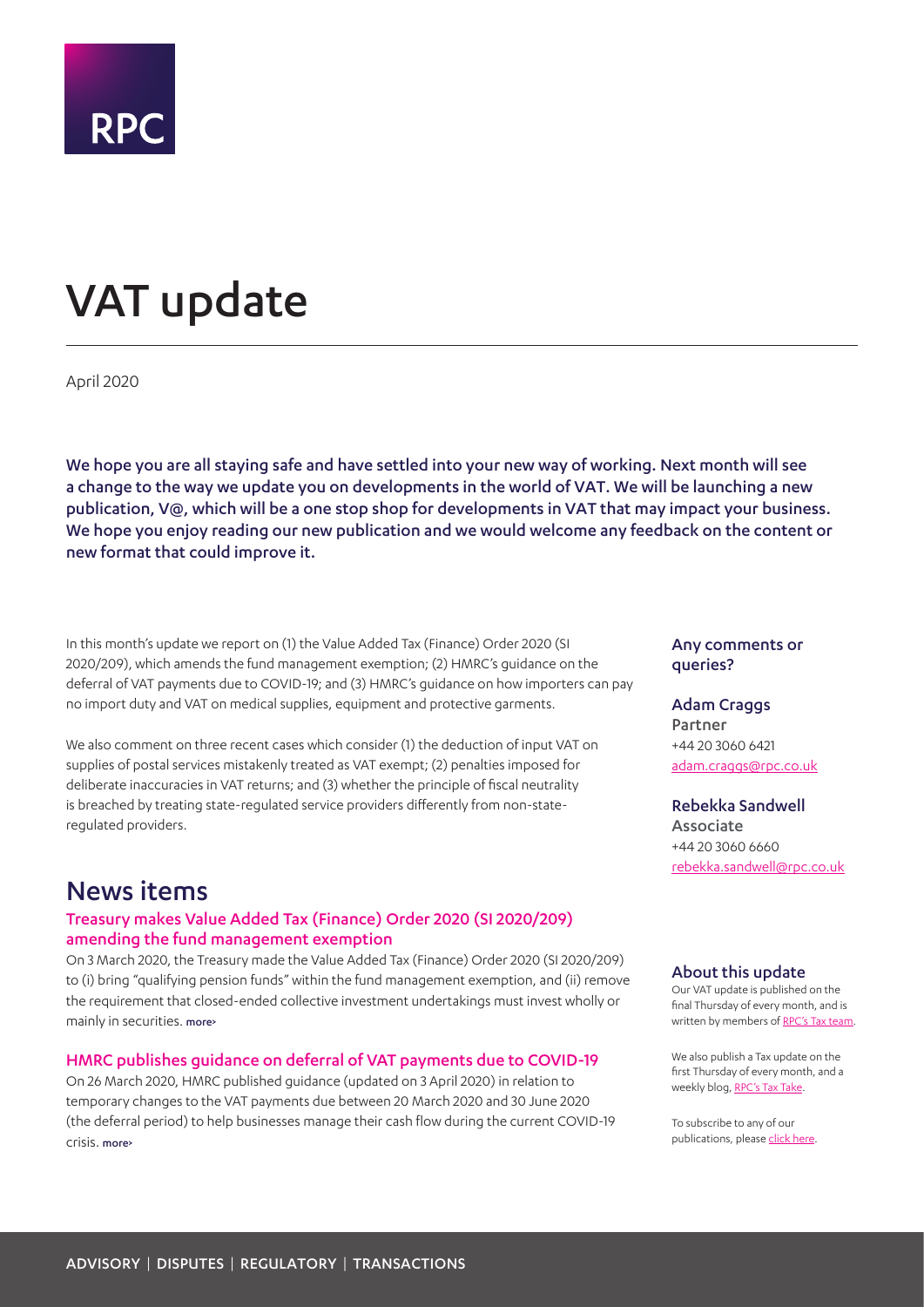#### HMRC publishes guidance on how importers can pay no import duty and VAT on medical supplies, equipment and protective garments

On 31 March 2020, HMRC published guidance on how importers can pay no import duty and VAT on protective equipment, relevant medical devices or equipment brought into the UK from non-EU countries during the COVID-19 crisis. [more>](#page-3-0)

### Cases

#### *Zipvit* – Supreme Court considers deduction of input VAT on supplies mistakenly treated as VAT exempt

In *Zipvit Ltd v HMRC* [2020] UKSC 15, the Supreme Court has referred a number of questions to the Court of Justice of the European Union (CJEU) regarding the correct interpretation of Article 168 of the Principal VAT Directive, in connection with the question of whether a recipient of postal services may deduct input VAT in relation to those supplies where both parties and HMRC had mistakenly treated the supplies as exempt from VAT. [more>](#page-4-0)

#### *Booth* – Penalty appeal struck out

In *CF Booth Ltd v HMRC* [2020] UKFTT 35 (TC), the FTT struck out the taxpayer's appeal against penalties imposed for deliberate inaccuracies in its VAT returns, on the basis that the appeal amounted to an "abuse of process". [more>](#page-6-0)

#### *LIFE Services* – fiscal neutrality not breached by differences in regulation status

In *LIFE Services v HMRC* and *TLC v HMRC* [2020] EWCA Civ 452, the Court of Appeal held that the principle of fiscal neutrality is not breached by treating state-regulated service providers differently from non-state regulated providers for the purposes of the exemption from VAT of the supply of welfare services, regardless of whether the regulation regime is consistent across the UK. more>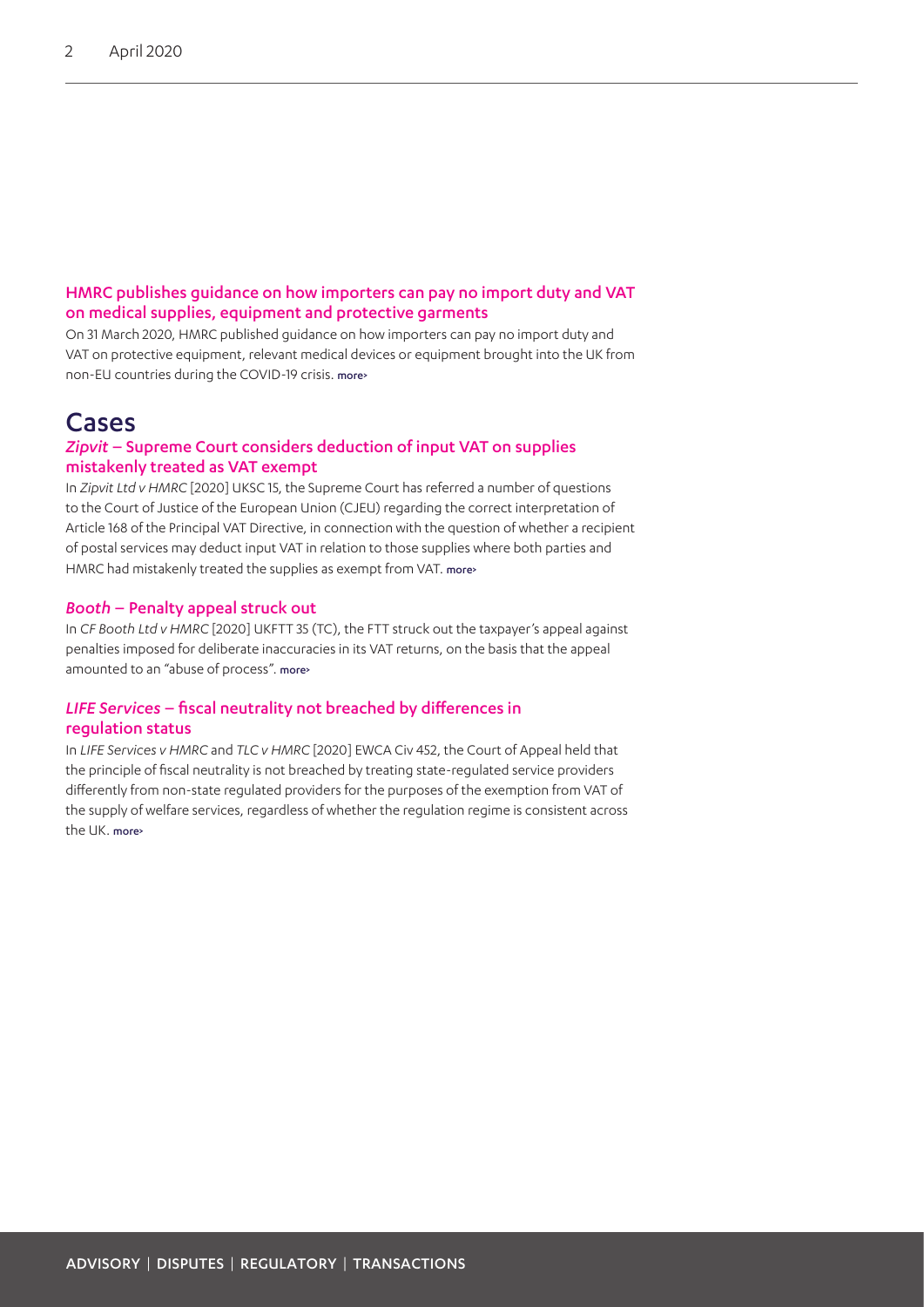## News items

#### <span id="page-2-0"></span>Treasury makes Value Added Tax (Finance) Order 2020 (SI 2020/209) amending the fund management exemption

On 3 March 2020, the Treasury made the Value Added Tax (Finance) Order 2020 (SI 2020/209) to (i) bring "qualifying pension funds" within the fund management exemption, and (ii) remove the requirement that closed-ended collective investment undertakings must invest wholly or mainly in securities.

The Order amends Group 5, Schedule 9, Value Added Tax Act 1994, by:

- **•** inserting a new paragraph (k) in Item 9, to bring qualifying pension funds within the fund management exemption, and amending Note 6 and inserting a new Note 6B to define a "qualifying pension fund", and
- **•** amending the definition of "closed-ended collective investment undertaking" in Note 6, to remove the requirement that closed-ended collective investment undertakings must invest wholly or mainly in securities.

The Order came into force on 1 April 2020.

The Order can be viewed [here.](http://www.legislation.gov.uk/uksi/2020/209/made)

#### [Back to contents>](#page-0-0)

#### <span id="page-2-1"></span>HMRC publishes guidance on deferral of VAT payments due to COVID-19

On 26 March 2020, HMRC published guidance (updated on 3 April 2020) in relation to temporary changes to the VAT payments due between 20 March 2020 and 30 June 2020 (the deferral period) to help businesses manage their cash flow during the current COVID-19 crisis.

The guidance provides that UK VAT registered businesses which have a VAT payment due during the deferral period have the option to (a) defer the payment until a later date, or (b) pay the VAT due as normal. This does not cover payments for VAT MOSS or import VAT.

The guidance provides that HMRC will not charge interest or penalties on any VAT payment deferred. If businesses choose to defer their VAT payments as a result of COVID-19, they must pay the VAT due on or before 31 March 2021.

Businesses do not need to inform HMRC that they are deferring their VAT payment, but they will still need to submit their VAT returns to HMRC on time. HMRC will continue to process VAT reclaims and refunds as normal during the deferral period.

The guidance can be viewed [here.](https://www.gov.uk/guidance/deferral-of-vat-payments-due-to-coronavirus-covid-19#history)

[Back to contents>](#page-0-0)

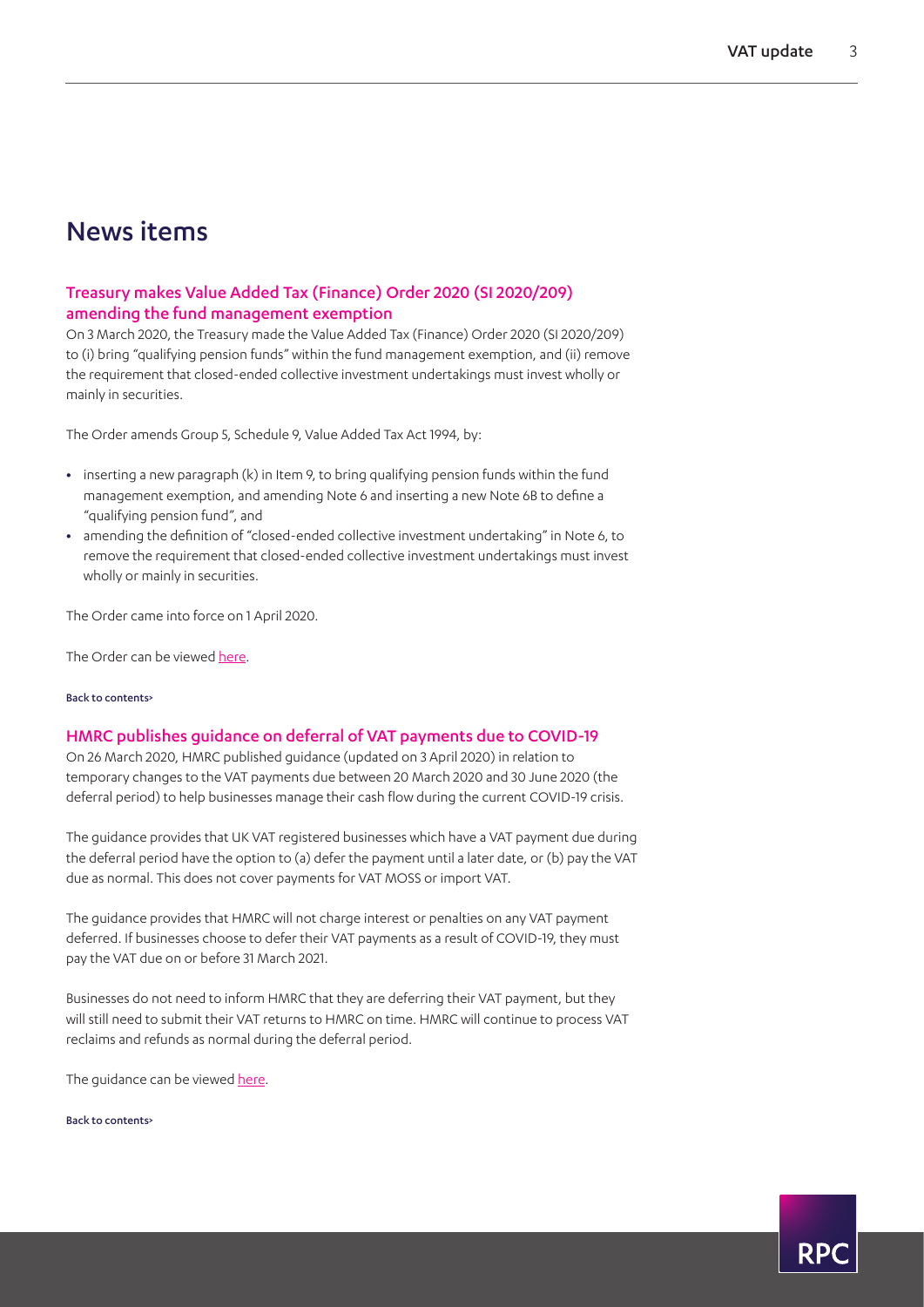#### <span id="page-3-0"></span>HMRC publishes guidance on how importers can pay no import duty and VAT on medical supplies, equipment and protective garments

On 31 March 2020, HMRC published guidance on how importers can pay no import duty and VAT on protective equipment, relevant medical devices or equipment brought into the UK from non-EU countries during the COVID-19 crisis.

The relief applies to items identified in the COVID-19 Community Codes List.

To qualify for the relief, the goods must be imported by or on behalf of an organisation based in the UK which is (a) a state organisation, including state bodies, public bodies and other bodies governed by public law, or (b) another charitable or philanthropic organisation approved by the competent authorities.

The goods must be imported for free circulation and intended (a) for distribution free of charge to those affected by, at risk from, or involved in combating the COVID- 19 outbreak, or (b) to be made available free of charge to those affected by, at risk from, or involved in combating, the COVID-19 outbreak, while remaining the property of the organisations using them.

If the relevant goods stop being used by those affected by COVID-19, importers cannot loan, hire out or transfer the goods, for consideration or free of charge, unless HMRC is notified in advance. Importers will need to pay import duties and VAT if they loan, hire out or transfer their goods to organisations or individuals not affected by the coronavirus outbreak.

The relief applies to imports into the UK until 31 July 2020. It does not affect VAT on domestic supplies.

The guidance can be viewed [here](https://www.gov.uk/guidance/pay-no-import-duty-and-vat-on-medical-supplies-equipment-and-protective-garments-covid-19?utm_source=5c5c6b6b-19d1-4bbd-8b31-818af744dc19&utm_medium=email&utm_campaign=govuk-notifications&utm_content=daily).

[Back to contents>](#page-0-0)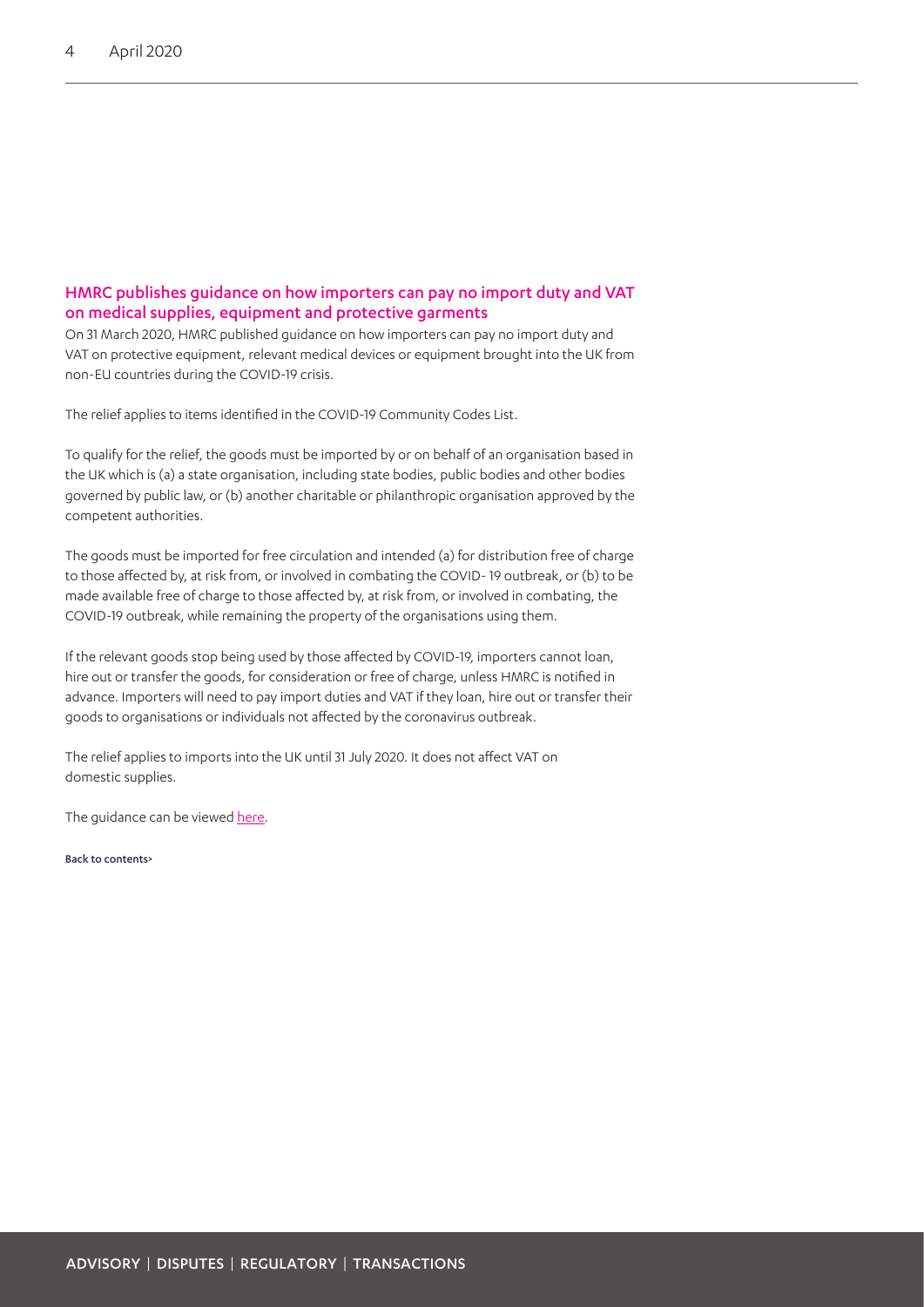### Cases

#### <span id="page-4-0"></span>*Zipvit* – Supreme Court considers deduction of input VAT on supplies mistakenly treated as VAT exempt

In *Zipvit Ltd v HMRC* [2020] UKSC 15, the Supreme Court has referred a number of questions to the Court of Justice of the European Union (CJEU) regarding the correct interpretation of Article 168 of the Principal VAT Directive, in connection with the question of whether a recipient of postal services may deduct input VAT in relation to those supplies where both parties and HMRC had mistakenly treated the supplies as exempt from VAT.

#### Background

Zipvit Ltd (Zipvit) carries on the business of supplying vitamins and minerals by mail order. During the period 1 January 2006 to 31 March 2010, Royal Mail supplied Zipvit with a number of business postal services under contracts which had been individually negotiated with Zipvit. These included supplies of Royal Mail's "multimedia®" service (the services).

The total price payable by Zipvit under the contract for the services was the commercial price plus the VAT element (insofar as VAT was due in respect of the supply). Both Royal Mail and HMRC understood the services to be exempt from VAT. Royal Mail therefore set out no charge for VAT in its invoices and did not account to HMRC for any sum relating to VAT in respect of the supply of the services. HMRC did not expect, or require, Royal Mail to account to them for any such sum.

In *R (TNT Post UK Ltd) v HMRC* (Case C-357/07), the CJEU held that the postal services exemption in Article 132(1)(a) of the Principal VAT Directive (2006/112/EC) (the Directive), applied only to supplies made by the public postal services acting as such, and did not apply to supplies of services for which the terms had been individually negotiated.

In light of the *TNT Post* judgment, Zipvit made two claims to HMRC for deduction of input VAT in respect of the services. These claims were calculated on the basis that the prices actually paid for the services must be treated as having included a VAT element. HMRC rejected Zipvit's claims on the basis that Zipvit had been contractually obliged to pay VAT in relation to the commercial price for the services, but it had not been charged VAT in the relevant invoices and had not paid that VAT element. HMRC upheld their decision following an internal review.

Zipvit appealed against HMRC's review decision to the First-tier Tribunal (FTT).

#### FTT decision

The appeal was dismissed.

The FTT held that the services were standard rated as a matter of EU law, as the judgment in *TNT Post* indicated, and that the postal service exemption in national law should be interpreted in the same way, so that the services were properly to be regarded as standard rated as a matter of national law.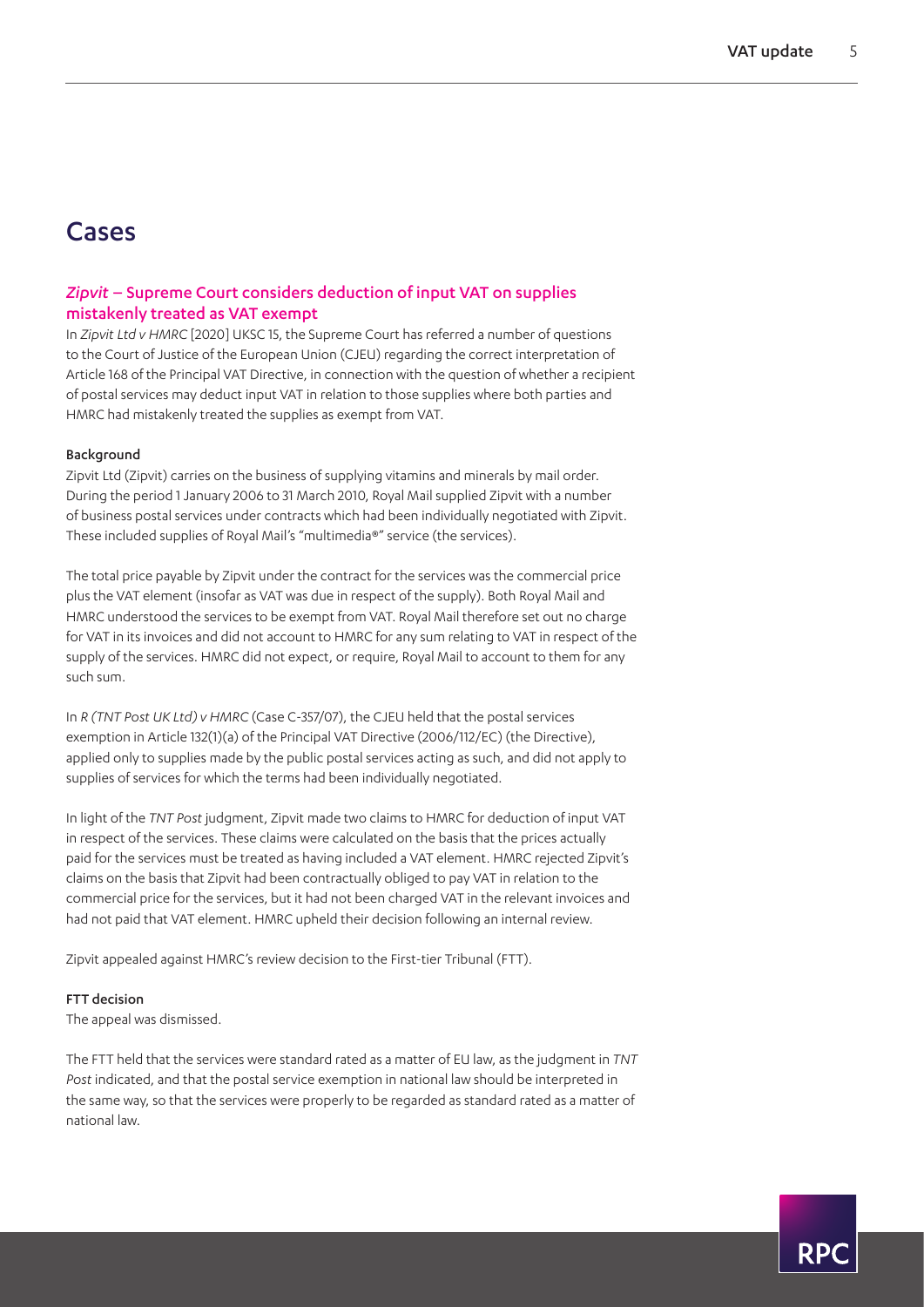#### The FTT held that:

- **•** HMRC had no enforceable tax claim against Royal Mail because Royal Mail had not declared in its VAT returns any VAT in respect of its supply of the services, had made no voluntary disclosure of underpaid VAT, had not issued any invoice showing the VAT as due, and HMRC had not assessed Royal Mail as liable to pay any VAT. In those circumstances there was no VAT "due or paid" by Royal Mail in respect of the supply of the services, for the purposes of article 168(a) of the Directive (the due or paid issue)
- **•** in any event, since Zipvit did not hold valid tax invoices in respect of the supply of the services, showing a charge to VAT, it had no right to claim deduction of such VAT as input tax (the invoice issue)
- **•** although HMRC have a discretion under national law to accept alternative evidence of payment of VAT in place of a tax invoice (under regulation 29(2) of the Value Added Tax Regulations 1995 (SI 1995/2518)) (regulation 29(2)), which HMRC had omitted to consider in its decisions, on due consideration whether to accept alternative evidence, HMRC would inevitably and rightly have decided in the exercise of its discretion not to accept Zipvit's claim for a deduction of input VAT in respect of the services. The important point in that regard was that repayment of notional input VAT to Zipvit in respect of the services would constitute an unmerited windfall for Zipvit.

Zipvit appealed to the Upper Tribunal (UT).

#### UT decision

The appeal was dismissed.

The UT's reasoning on the due or paid issue differed from that of the FTT.

The UT upheld the FTT's decision on the invoice issue and on the question of the exercise of discretion by HMRC under regulation 29(2).

Zipvit appealed to the Court of Appeal.

#### Court of Appeal judgment

The appeal was dismissed.

After an extensive review of the case law of the CJEU in relation to the due or paid issue, the Court of Appeal decided that the position was not *acte clair*.

The Court reached the same conclusions as the tribunals below on the invoice issue and the question of the exercise of discretion by HMRC under regulation 29(2). The Court considered the position regarding the invoice issue to be *acte clair*, so that no reference was required to the CJEU.

The Court held that it was unnecessary to make a reference to the CJEU on the due or paid issue, given that Zipvit's claims failed on the invoice issue.

Zipvit appealed to the Supreme Court.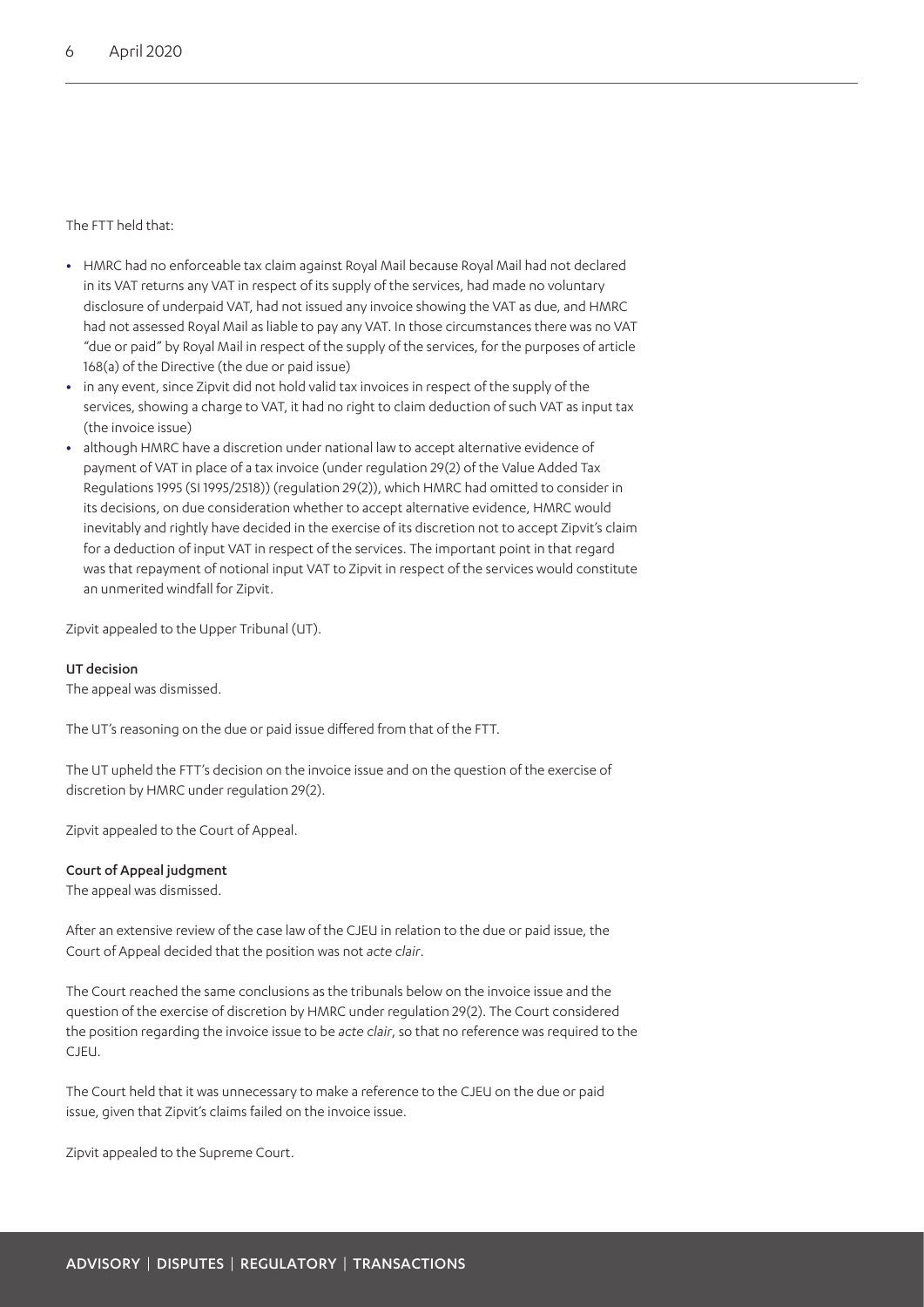#### Supreme Court judgment

In the Supreme Court, it was common ground that due or paid meant due or paid by the trader to the supplier, not by the supplier to HMRC.

The Court decided that neither the due or paid issue, nor the invoice issue, could be regarded as *acte clair* and that a reference should be made to the CJEU to clarify the position.

#### Comment

Deduction of the input VAT would represent a windfall for Zipvit, as it paid only the VAT-exclusive price for the services and it would leave HMRC out of pocket, as Royal Mail did not account to HMRC for VAT in respect of the services.

This was a test case in respect of supplies of services by Royal Mail where the same mistake was made and the total value of the claims against HMRC is estimated to be between £500m and £1 billion. With such a large amount at stake, it is not surprising that the Supreme Court decided to make a reference to the CJEU. Although the UK is no longer an EU member state it must still adhere to the jurisdiction of the CJEU under the terms of the Withdrawal Agreement.

A copy of the judgment can be viewed [here.](https://www.bailii.org/uk/cases/UKSC/2020/15.pdf)

#### [Back to contents>](#page-0-0)

#### <span id="page-6-0"></span>*Booth* – Penalty appeal struck out

In *CF Booth Ltd v HMRC* [2020] UKFTT 35 (TC), the FTT struck out the taxpayer's appeal against penalties imposed for deliberate inaccuracies in its VAT returns, on the basis that the appeal amounted to an "abuse of process".

#### Background

CF Booth Ltd (CFB) challenged HMRC's decision, made on 4 May 2018, to notify it of a penalty assessment in the sum of £1,444,813 under Schedule 24, Finance Act 2007, for VAT periods 10/12- 09/13, and 02/14 (the penalty assessment). The penalty assessment was issued on the basis that CFB's VAT returns for those periods contained deliberate inaccuracies.

The penalty assessment was issued against the background of the following:

- **•** in October 2014, HMRC issued an assessment to CFB in the sum of £160,281, under section 73, Value Added Tax Act 1994 (VATA), and
- **•** in March 2015, HMRC denied input tax in the sum of approximately £2.6 million.

The first decision denied a claim by the appellant to zero-rate eight supplies of metal to a Belgian trader, Metaux Groupe Belge. The second decision was on the basis that 655 purchases of various metals, on which the input tax was incurred, were connected to the fraudulent evasion of VAT and that CFB knew, or should have known, of the fraud.

CFB appealed these decisions and in 2017 the FTT decided that CFB's VAT returns, in relation to the relevant transactions, contained inaccuracies (the 2017 decision). HMRC proceeded to issue the penalty assessment, which CFB appealed.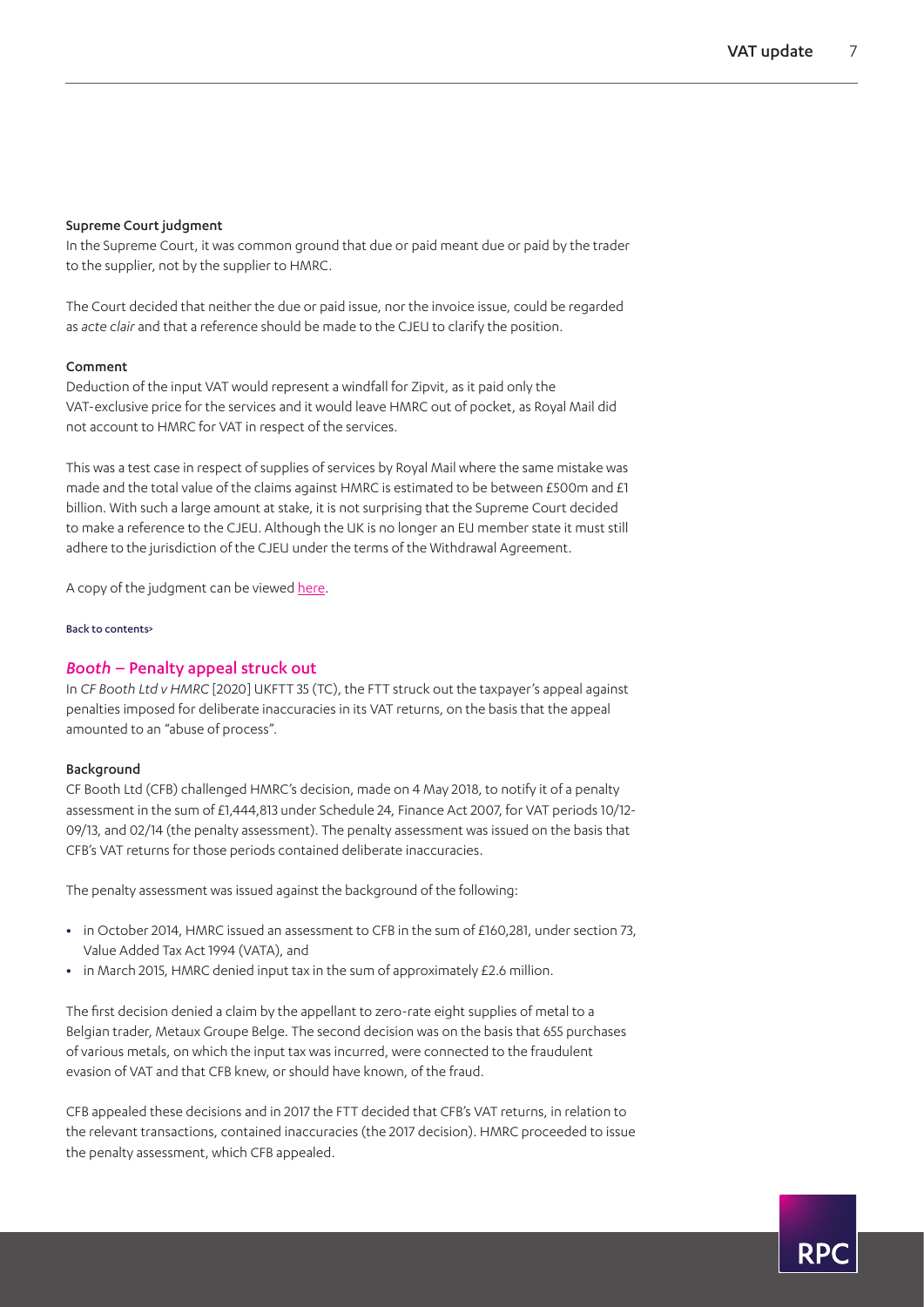CFB accepted that its VAT returns contained inaccuracies for each of the relevant accounting periods in question, but argued that the inaccuracies were not deliberate.

HMRC applied to the FTT, under Rule 8(3) of the Tribunal Rules, for part of CFB's appeal to be struck-out, on the basis that it had no reasonable prospect of success. This was on the basis that the appeal was either an abuse of process (because the 2017 decision had already established that the returns contained deliberate inaccuracies), or on the basis that the appeal was unarguable.

#### FTT decision

The application was granted.

The FTT noted that a penalty issued under Schedule 24, VATA, is a "criminal charge" for the purposes of Article 6, European Convention on Human Rights (the Convention), with the effect that the burden of proof in relation to the penalty is on HMRC rather than on CFB.

Rule 8(3)(c) of the Tribunal's Rules provides that:

"The Tribunal may strike out the whole or a part of the proceedings if $-$  [...]

(c) the Tribunal considers there is no reasonable prospect of the appellant's case, or part of it, succeeding".

In relation to the 2017 decision, the FTT stated that that decision established that CFB must have had knowledge of what was happening and cannot have either acted in good faith or taken every reasonable measure not to become a participant in the VAT fraud.

The FTT went on to consider the meaning of 'deliberate' in this context and said:

"I disagree with the Appellant that an allegation of deliberate conduct is tantamount to an allegation of fraud and/or must inevitably involve some element of dishonesty. I disagree with the thrust of the Appellant's submissions that deliberate conduct in Schedule 24 has a higher threshold than actual knowledge of connection to fraud in a Kittel-type appeal. I simply do not see (whether as a matter of law or language) why that should be the case".

The FTT, referring to the decision of the Court of Appeal in *HMRC v Tooth* [2019] EWCA Civ 826 (currently on appeal to the Supreme Court), said that there need not be any degree of dishonesty on the part of the taxpayer in order for their conduct to amount to 'deliberate' behaviour. In the view of the FTT, the concept of deliberate, in Schedule 24, is sufficient to catch the situation where a taxpayer has been found to have actually known that the transactions were connected to fraud.

The FTT also concluded that to strike out CFB's appeal would not violate its rights under the Convention and that Rule 8(3)(c) does extend to striking-out an appeal on the basis that the appeal is an abuse of process. In the view of the FTT, CFB could not be permitted to argue that its conduct, in relation to the inaccuracies, was anything other than deliberate, as to do so would allow CFB: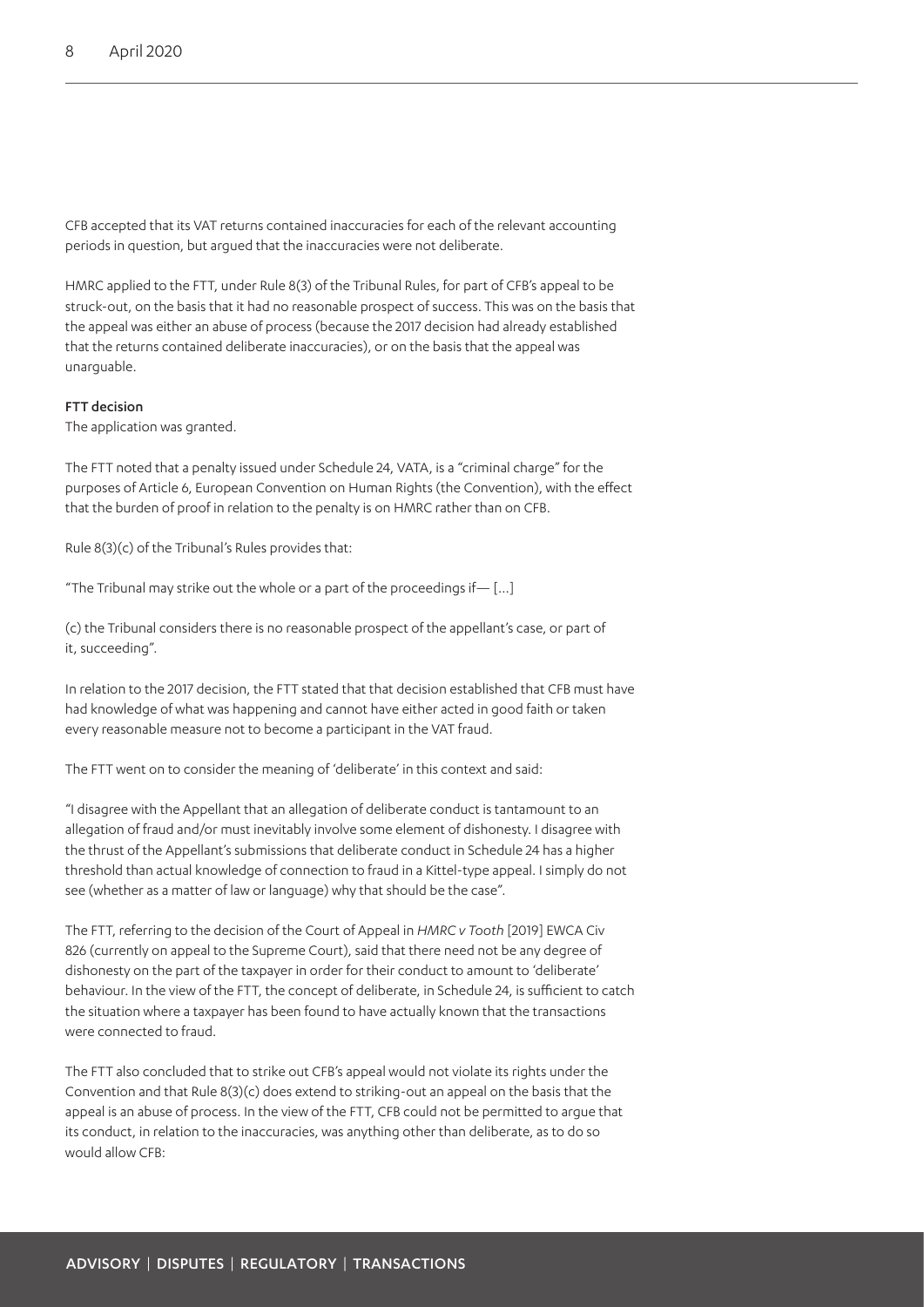R P (

"impermissibly and as an abuse of process, to revisit … the final and binding findings of fact already made by the FtT…The Appellant had a full opportunity to put forward its case as to the absence of connection to fraud, and its want of knowledge of such connection … [and] it would be contrary to the principle of finality of litigation to allow the FtT's determinations in 2017 to be re-visited in this appeal. There are no circumstances which could justify such a course."

The FTT also held that, even if CFB's conduct did not amount to an abuse of process, its arguments were hopeless, as the 2017 decision comprehensively addressed the points in issue in the appeal.

#### Comment

Whilst the FTT's conclusion in this case is perhaps not surprising, the FTT noted that HMRC's argument conflicted with its arguments in *Microring Ltd v HMRC* [2019] UKFTT 456 (TC). Such an unprincipled approach is of concern. HMRC should not be adopting conflicting positions in different cases in order to advance its case in any given appeal. As we commented in an earlier [blog](https://www.rpc.co.uk/perspectives/tax-take/jafari-hmrc-criticised-for-breach-of-its-duty-to-assist-the-tribunal/) on the decision in *Jafari v HMRC* [2019] UKFTT 692 (TC), where HMRC's failure to draw relevant authorities to the FTT's attention was criticised by the FTT, HMRC is under a general duty of candour and must act consistently in its dealings with both taxpayers and the FTT.

The decision can be viewed [here.](https://www.bailii.org/uk/cases/UKFTT/TC/2020/TC07541.pdf)

[Back to contents>](#page-0-0)

### *LIFE Services* – fiscal neutrality not breached by differences in regulation status

In *LIFE Services v HMRC* and *TLC v HMRC* [2020] EWCA Civ 452, the Court of Appeal held that the principle of fiscal neutrality is not breached by treating state-regulated service providers differently from non-state regulated providers for the purposes of the exemption from VAT of the supply of welfare services, regardless of whether the regulation regime is consistent across the UK.

#### Background

Leisure, Independence, Friendship and Enablement Services Ltd (LIFE Services) and The Learning Centre (Romford) Ltd (TLC) are both limited for-profit companies providing day-to-day care services at off-site facilities to adults and vulnerable people with a broad spectrum of disabilities, through various direct and indirect arrangements with the Gloucestershire County Council and the London Borough of Havering (together, the Council). LIFE Services provided services to the Council following assessment of needs under the Care Act 2014 (Care Act).

The UT had upheld, reversing the decision of the FTT, HMRC's contention that both LIFE Services and TLC's supplies of day care services to vulnerable adults were subject to VAT at the standard rate; the VAT exemption under Item 9, Group 7, Schedule 9, VATA, did not apply. Both LIFE Services and TLC appealed to the Court of Appeal. LIFE Services on the ground that Item 9 did apply to it and both on the grounds that Item 9 breached the principle of fiscal neutrality.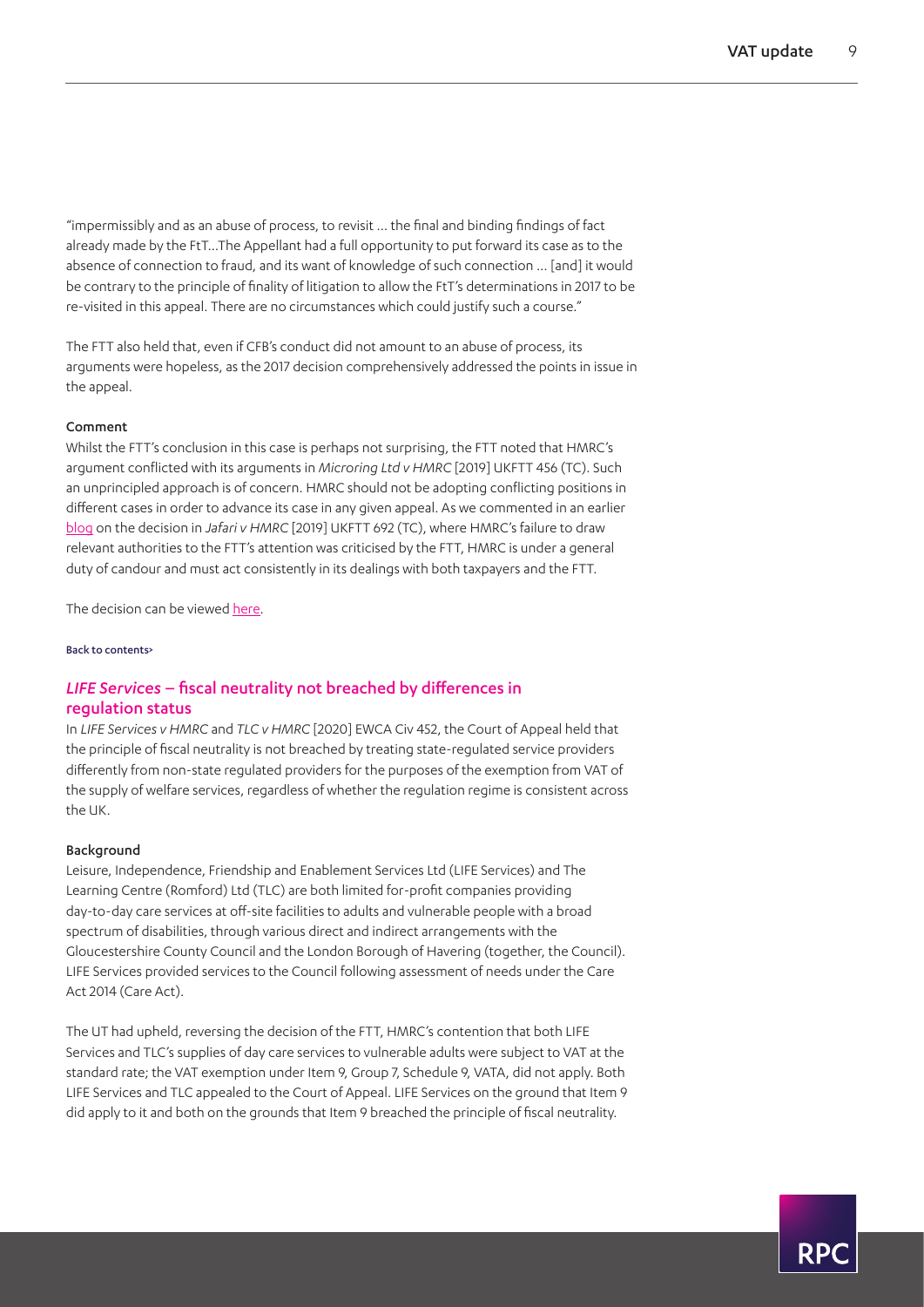Item 9 exempts from VAT the supply by (a) a charity, (b) a state-regulated private welfare institution or agency, or (c) a public body of welfare services and of goods supplied in connection with those welfare services.

It was not disputed by the parties that both LIFE Services and TLC provided welfare services. LIFE Services argued that it was state-regulated by virtue of the oversight and direct control of the Council through a direct and indirect services contract.

LIFE Services argued that, in the event it was not exempt under Item 9, Item 9 breached the principle of fiscal neutrality for the following three reasons (of which TLC supported only the third reason):

- **•** Item 9 differentiates in its treatment of charities and private operators providing the same services
- **•** Item 9 entitles charities to the exemption regardless of whether they are devoted to social wellbeing, and
- **•** Item 9 treats the providers of day care services in England and Wales differently to Scotland and Northern Ireland, due to the latter's requirement of state regulation under devolved legislation.

#### Court of Appeal judgment

The appeals were dismissed.

#### *Whether LIFE Services was state regulated*

The UT had accepted HMRC's argument that the review regime under the Care Act for day care facilities was not as exacting as that required under the Health and Social Care Act 2008, under which residential care homes are state-regulated. LIFE Services argued, and the Court accepted, that the comparison of one regime to another was not relevant to whether the relationship between LIFE Services and the Council under the Care Act amounted to "state regulation". LIFE Services argued that it was authorised by the Council to provide welfare services on the Council's behalf and therefore it was, in effect, approved or registered pursuant to those provisions which amounted to stateregulation for the purposes of Item 9. The Court did not accept that argument, as the sections of the Care Act which LIFE Services contended amounted to state-regulation did not apply to the contractual relationship between LIFE Services and the Council and, even should those sections apply, in the view of the Court they did not amount to "state regulation".

#### *Whether Item 9 breached the principle of fiscal neutrality*

LIFE Services argued that Item 9 imposed different treatment for charities and private bodies because charities could avail themselves of the exemption whether or not they were 'state-regulated'. The Court accepted LIFE Services' submission that the UT had failed to ask itself the correct question, which was whether regulation made a difference in the mind of the consumer, which would justify the difference in VAT treatment. The Court held that it was open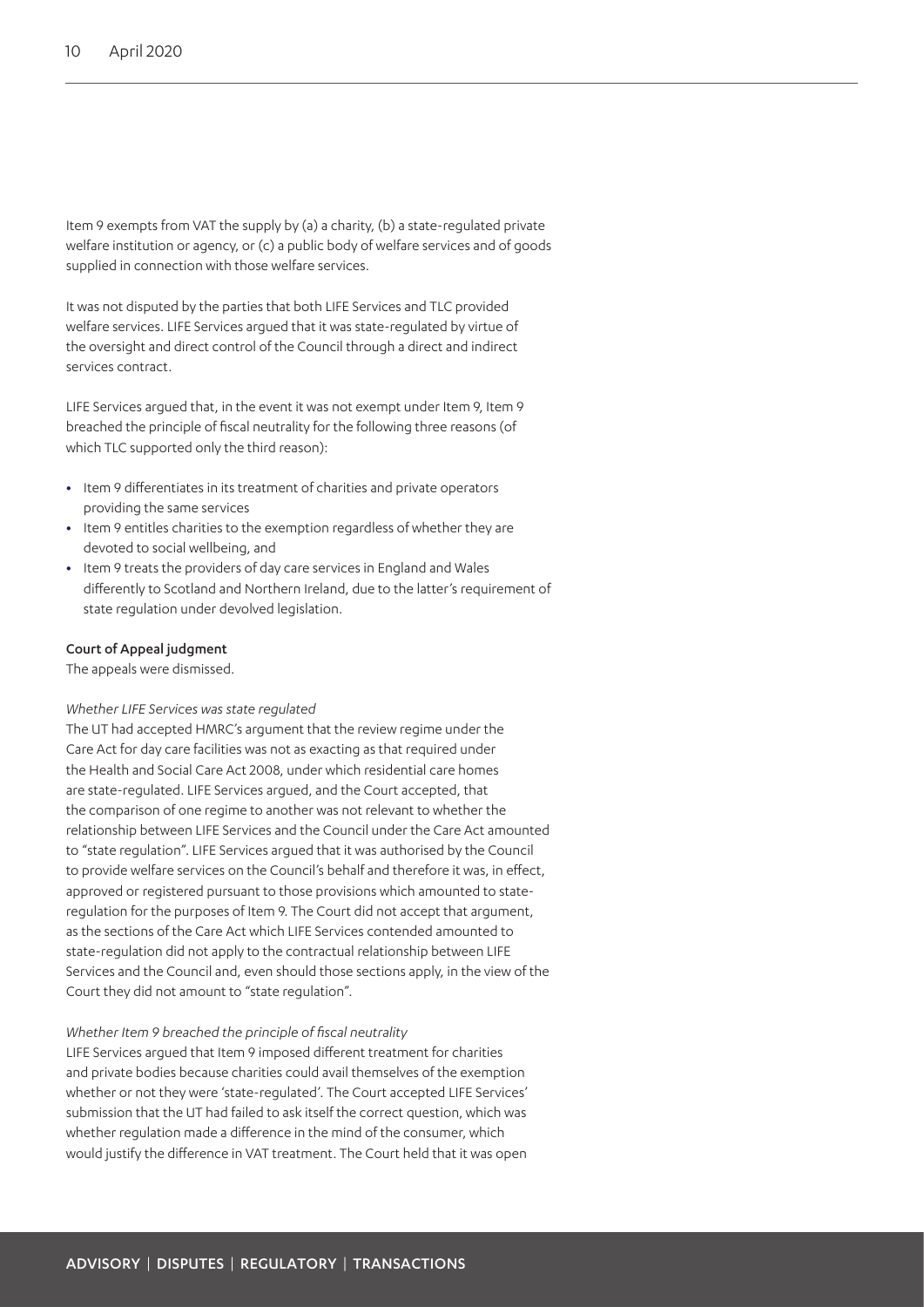to the UT to conclude that the welfare services provided by state-regulated private welfare bodies are significantly different to those provided by non-state-regulated private welfare bodies in the eyes of consumers. The Court further held that there was a difference in the services provided by charities, which are for public benefit and subject to the supervision of the Charity Commission.

In relation to whether Item 9 applied to all charities, regardless of their charitable purpose, or to only those who were exclusively concerned with social wellbeing, the Court was divided. In the opinion of Arnold LJ, devoted to social wellbeing, meant 'exclusively concerned with'. Newey and Floyd LJJ were of the view that to require a charity to be exclusively concerned with social wellbeing would exclude charities with more than one charitable purpose, or scope of operation. The Court stated that this question, not having been properly argued before it, did not require determination in the context of these appeals.

The provision of day care services is a devolved matter, which has allowed Scotland and Northern Ireland to introduce legislation regulating these operations. LIFE Services and TLC argued that this meant that Item 9 contravened the principle of fiscal neutrality, as the VAT treatment of the provision of such services would differ based on where in the UK the services were provided. LIFE Services and TLC submitted that the UK was required, by the principle of fiscal neutrality, to ensure that similar services were accorded similar VAT treatment throughout the UK. The Court rejected this submission, as it had already found that there was a difference in the mind of a consumer between state regulated and non-state regulated providers and whether this regulation differed was "because they are located in a nation which does not regulate day care services, or for some other reason, the result is the same, namely that they are perceived by consumers as significantly different to state-regulated providers". Accordingly, no breach of the neutrality principle arose.

#### Comment

LIFE Services argued that the UT's conclusions in relation to the mind of the consumer were not open to the UT because there was no evidence before it as to the impact of state-regulation, or indeed charitable status, on the mind of the consumer. It is surprising that the Court's findings on the impact of state regulation on the mind of the consumer were made, not on the basis of any actual evidence before the Court, from either side, but by the Court "using its own experience of the world" and it said that it did not require "evidence such as a consumer survey or expert report" to determine whether services are regarded as similar for the purposes of a decision on fiscal neutrality. Reaching such a conclusion without any evidence is likely to lead to uncertainty in future cases when considering whether fiscal neutrality applies.

The judgment can be viewed [here.](https://www.bailii.org/ew/cases/EWCA/Civ/2020/452.pdf)

[Back to contents>](#page-0-0)